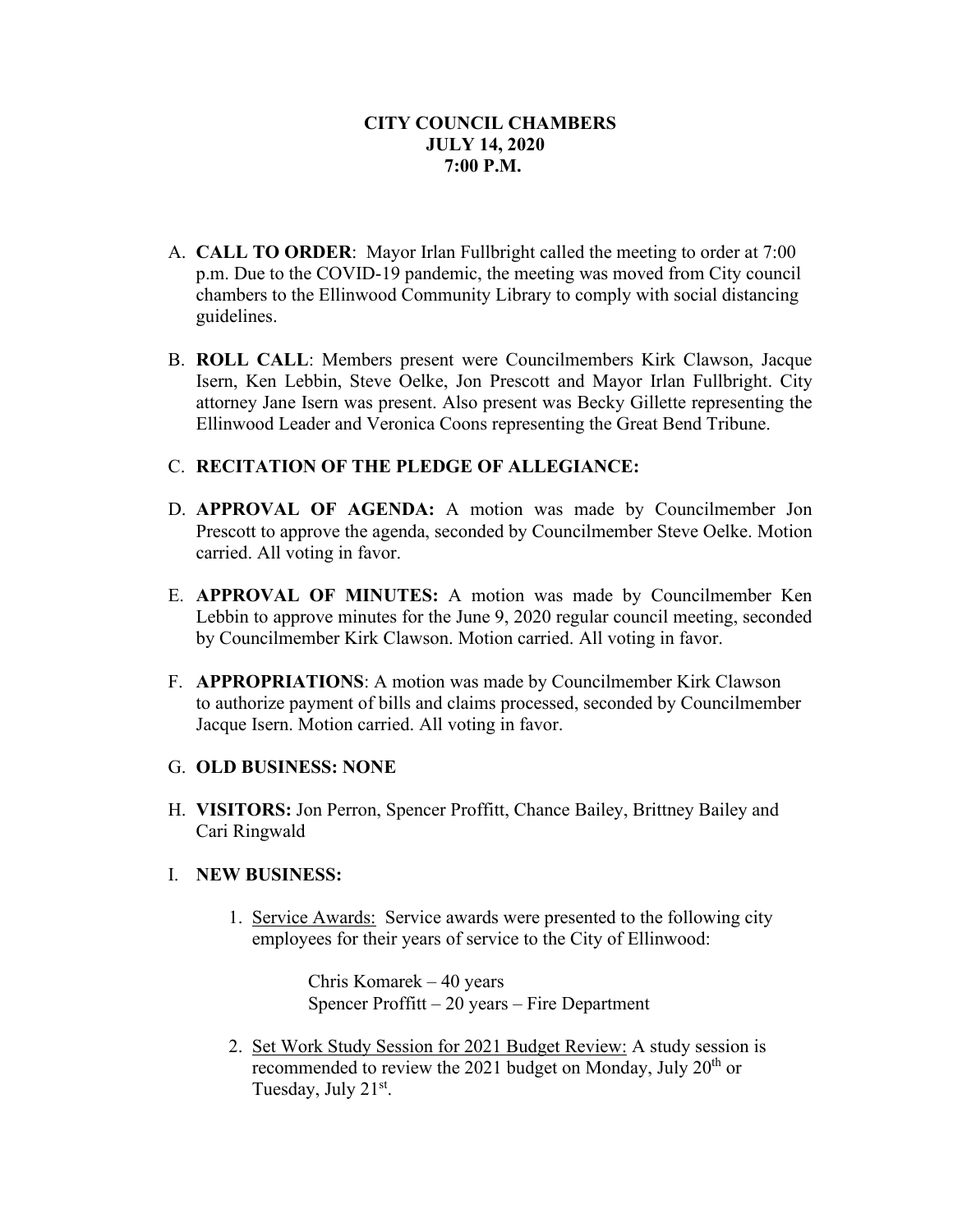A motion was made by Councilmember Jacque Isern to schedule the budget review session for Monday, July 20, 2020 at 7:00 p.m. at City Hall, seconded by Councilmember Jon Prescott. Motion carried. All voting in favor.

- 3. Used Brick: Staff explained the city has received several requests from local citizens to purchase some of the brick removed from the street projects. Staff explained that the city is saving a large supply of brick for maintenance of current brick streets, however there is still a large amount which would be available for sale. A motion was made by Councilmember Jon Prescott to approve selling the bricks at a price of \$.25 per brick with no restrictions as to City of Ellinwood residency, seconded by Councilmember Steve Oelke. Motion carried. All voting in favor.
- 4. Recreation Commission Appointment: Staff explained the open position was advertised in the local paper and two applications were received. Presented to council were applications from Cari Ringwald and Mark Cook.

After some discussion, Mayor Irlan Fullbright recommended the appointment of Cari Ringwald to fill the four-year term which will end June, 2024. A motion was made by Councilmember Jon Prescott to approve the appointment of Cari Ringwald to fill the four-year term ending June, 2024, seconded by Councilmember Kirk Clawson. Motion carried. All voting in favor.

5. CARES Act Funding: Staff explained the Coronavirus Aid, Relief, and Economic Security (CARES) Act funding is federal funding that has been distributed to the State, which has distributed monies to the county. All counties in Kansas received a portion of the funding from the state with the intent for a portion of it to be shared with cities. The City of Ellinwood's share appears to be \$112,011.84. These monies must be used for COVID-19 expenses incurred up to this point plus any anticipated expenditures to help operations with any future outbreaks and possible closures related to COVID-19. The city must sign an agreement with the county by Friday July 17, 2020. Presented to council was Resolution 71420, a City Coronavirus Relief Fund Resolution.

A motion was made by Councilmember Jon Prescott to approve Resolution 71420, seconded by Councilmember Kirk Clawson. Motion carried. All voting in favor.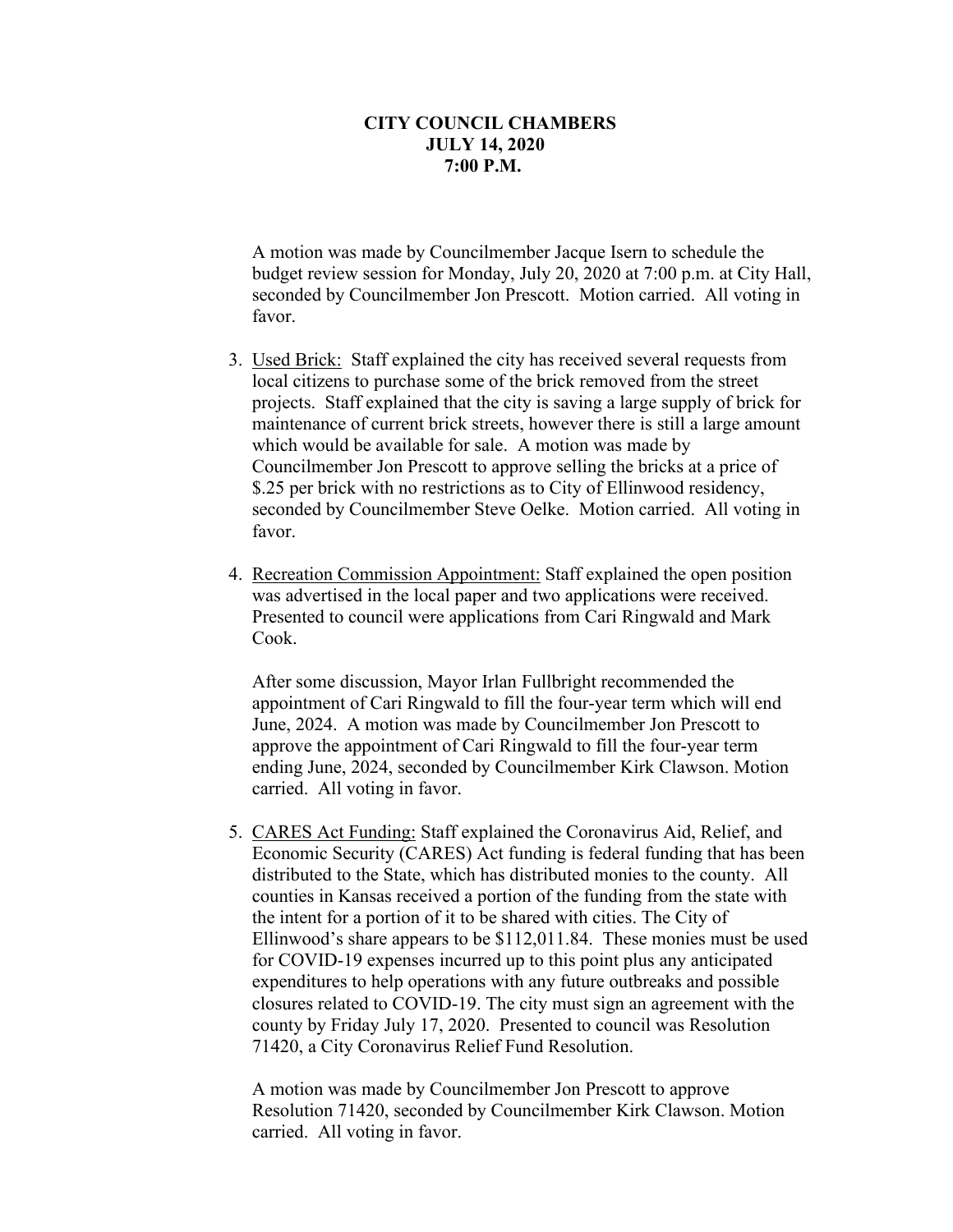6. Procurement Policy Review: Presented to council was the current Procurement Policy. Staff is requesting council to consider making a few adjustments to the policy including increasing the amounts allowed by staff for budgeted purchases. Also presented to council was a recent survey of cities that detail amounts allowed and various stipulations.

A motion was made by Councilmember Ken Lebbin to approve an increase to department head spending authority from \$500 to \$1,000 and an increase in spending authority from \$5,000 to \$10,000 for the City Administrator; also included in the motion is additional authority for the City Administrator up to \$25,000 to approve change orders for previously authorized projects to keep projects on track. Motion was seconded by Jon Prescott. Motion carried. All voting in favor.

7. Executive Session for Flood Control Property Acquisition: An executive session is requested for discussion of the acquisition of real property related to the flood control project. A motion was made by Councilmember Ken Lebbin to recess into executive session pursuant to KSA 75-4319(b)(6) for the purpose of discussion of the acquisition of real property relating to the flood control project. Executive session will be for fifteen (15) minutes beginning at 8:25 p.m. until 8:40 p.m. and council will reconvene in the library at that time. Persons to remain for the executive session are the governing body, city administrator and city attorney, seconded by Councilmember Jon Prescott. Motion carried. All voting in favor. The governing body recessed into executive session at 8:25 p.m.

Meeting reconvened at 8:40 p.m. No action taken.

## I. **REPORTS**:

- 1. Municipal Court Report: Presented to Council was the Municipal Court Report for June 2020.
- 2. Utilities Production Report: Presented to Council was the Utilities Production Report.